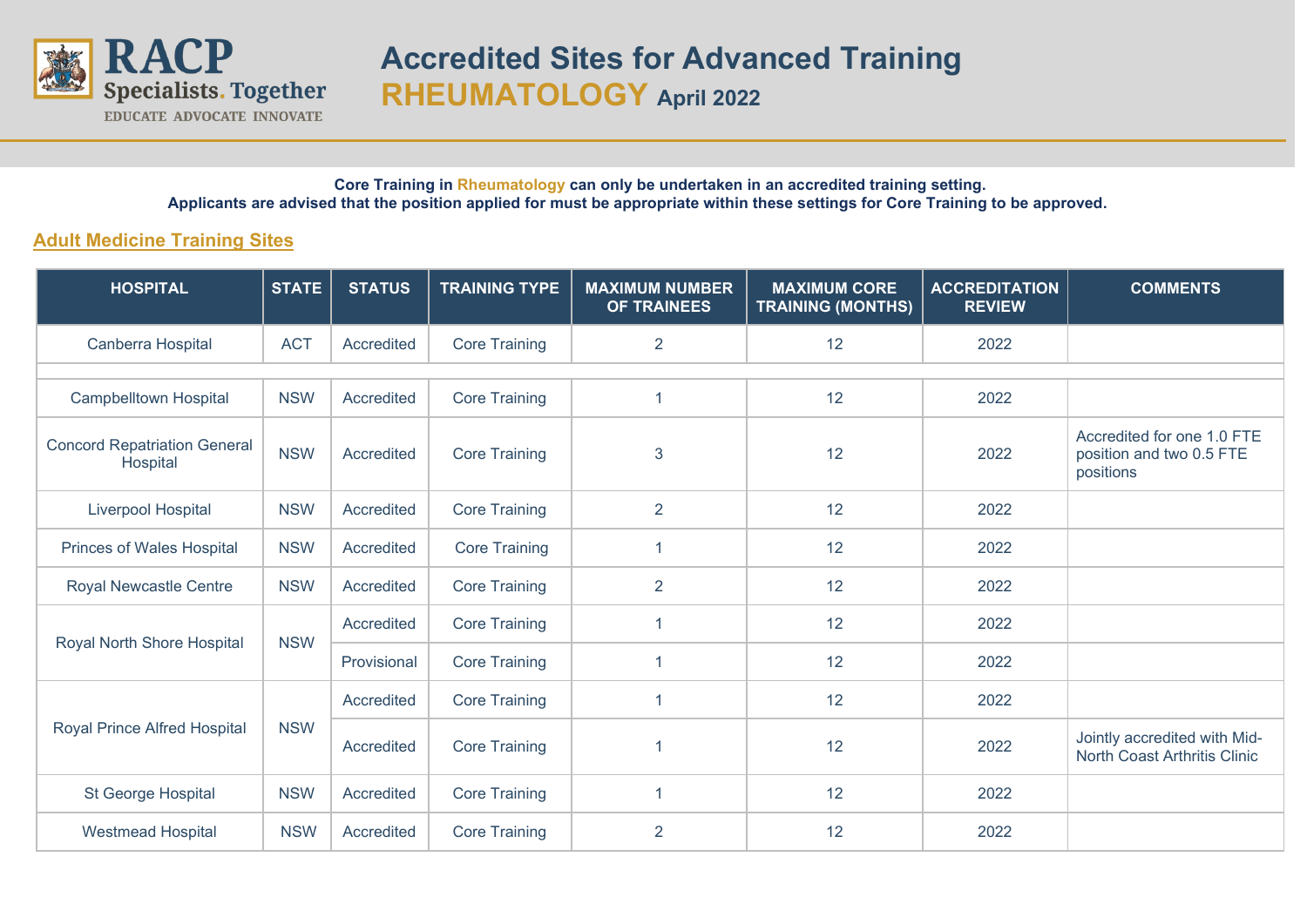| <b>Wollongong Hospital</b>               | <b>NSW</b> | Accredited  | <b>Core Training</b> | 1              | 12 | 2022 |                                                                           |  |  |  |
|------------------------------------------|------------|-------------|----------------------|----------------|----|------|---------------------------------------------------------------------------|--|--|--|
|                                          |            |             |                      |                |    |      |                                                                           |  |  |  |
| <b>Cairns Hospital</b>                   | QLD        | Accredited  | <b>Core Training</b> | $\mathbf{1}$   | 12 | 2023 |                                                                           |  |  |  |
| <b>Gold Coast University</b><br>Hospital | <b>QLD</b> | Accredited  | <b>Core Training</b> | $\overline{2}$ | 12 | 2022 |                                                                           |  |  |  |
| <b>Greenslopes Private Hospital</b>      | <b>QLD</b> | Accredited  | <b>Core Training</b> | $\mathbf{1}$   | 12 | 2025 |                                                                           |  |  |  |
| Princess Alexandra Hospital              | QLD        | Accredited  | <b>Core Training</b> | $\mathbf{1}$   | 12 | 2022 |                                                                           |  |  |  |
| Redcliffe Hospital                       | <b>QLD</b> | Accredited  | <b>Core Training</b> | 1              | 12 | 2022 |                                                                           |  |  |  |
|                                          |            | Accredited  | <b>Core Training</b> | $\mathbf 1$    |    | 2024 |                                                                           |  |  |  |
| Royal Brisbane and Women's<br>Hospital   | <b>QLD</b> | Accredited  | <b>Core Training</b> | -1             | 12 | 2024 | Share position with<br>Caboolture Hospital, with 0.4<br>FTE based at RBWH |  |  |  |
| The Prince Charles Hospital              | QLD        | Accredited  | <b>Core Training</b> | $\mathbf{1}$   | 12 | 2024 |                                                                           |  |  |  |
| <b>Townsville University Hospital</b>    | QLD        | Accredited  | <b>Core Training</b> | $\overline{2}$ | 12 | 2022 |                                                                           |  |  |  |
|                                          |            |             |                      |                |    |      |                                                                           |  |  |  |
| <b>Flinders Medical Centre</b>           | <b>SA</b>  | Accredited  | <b>Core Training</b> | $\overline{2}$ | 12 | 2022 |                                                                           |  |  |  |
| Queen Elizabeth Hospital                 | <b>SA</b>  | Accredited  | <b>Core Training</b> | 1              | 12 | 2022 |                                                                           |  |  |  |
| Royal Adelaide Hospital                  | <b>SA</b>  | Accredited  | <b>Core Training</b> | $\mathbf 1$    | 12 | 2022 |                                                                           |  |  |  |
|                                          |            |             |                      |                |    |      |                                                                           |  |  |  |
| Royal Hobart Hospital                    | <b>TAS</b> | Accredited  | <b>Core Training</b> | 1              | 12 | 2022 |                                                                           |  |  |  |
|                                          |            |             |                      |                |    |      |                                                                           |  |  |  |
| <b>Alfred Hospital</b>                   | <b>VIC</b> | Provisional | <b>Core Training</b> | $\overline{2}$ | 12 | 2022 |                                                                           |  |  |  |
| Austin Health/The Northern<br>Hospital   | <b>VIC</b> | Accredited  | <b>Core Training</b> | $\overline{2}$ | 12 | 2022 |                                                                           |  |  |  |
| <b>Monash Medical Centre</b>             | <b>VIC</b> | Provisional | <b>Core Training</b> | $\mathbf{3}$   | 12 | 2022 |                                                                           |  |  |  |
| Royal Melbourne Hospital                 | <b>VIC</b> | Accredited  | <b>Core Training</b> | $\overline{2}$ | 12 | 2022 |                                                                           |  |  |  |